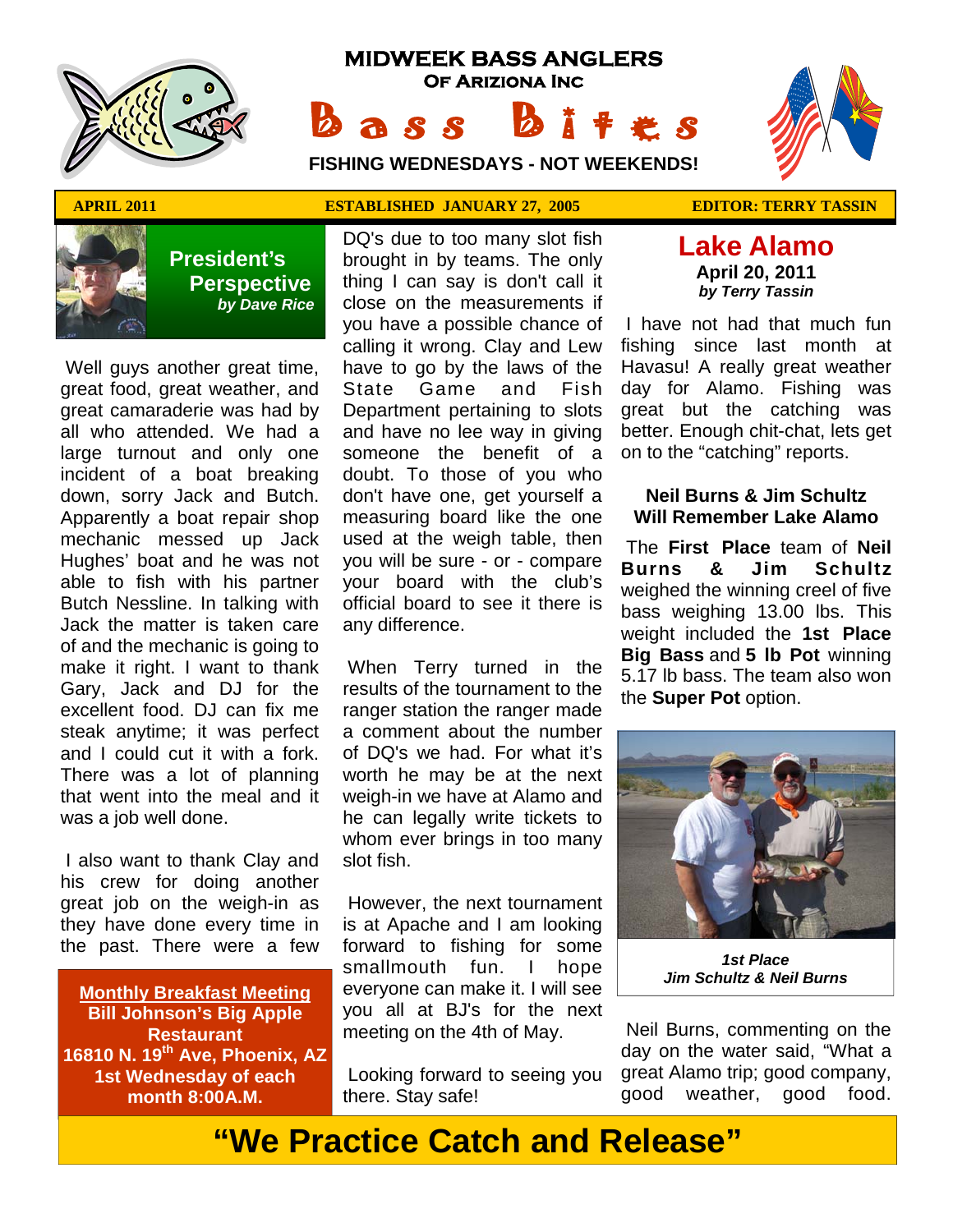#### Page 2

Fantastic cook-out! Is the recipe for those beans a secret? I'd like to say thanks to all the members who do the extra work to make this a special club (officers, board, weigh team, cook team, gentlemen who pull the trailer). Sometimes we tend to forget the effort it takes to make things run smoothly.

 Jim Schultz was my partner for this tournament and he had recently caught a huge bass at Lake Pleasant which received a nice write-up by Game & Fish. Congratulations to him! Good fisherman and partner although I'm going to withhold comments on his singing ability.

 Monday we fished an area that we really liked, nice big flat in the back of a cove, shallow to medium depth with lots of brush but a short steep rocky, channel maybe 30 yards wide

# **Next Meeting Next Tournament**

Our next club general meeting is scheduled for **Wednesday, 4 May** starting at 8:00 AM, at Bill Johnson's Big Apple Restaurant, 16810 N. 19th Ave (just south of Bell Road on 19th Ave on the west side of the avenue). We hope you will come early and have breakfast together.

The next club point tournament will be a day event at **Lake Apache** on **18 May 2011.** Club launch headquarters and weighin location will be announced. Tournament hours are **Safe Light to 3 PM.**

leading into and out of it. I think the fish were migrating out of the spawning area and that was their first stop.

 By Wednesday we had decided to stay in the cleaner water of the main lake and had pretty much abandoned reaction baits, choosing instead to stick with plastics. Jim was throwing a Robo Worm in Bold Bluegill which I suspect had something to do with the Lake Pleasant fish, and I was using a small green pumpkin spider jig from Keitech.

 Our spot was very close to the launch ramp and I don't believe there are any secret areas on our Arizona lakes, so we were hoping to be the first there and fortunately we were. We set-up in that channel, Jim had our first over before I could get the lights put away. We had a great limit by 8:00 and Jim caught our last over at 2:00. Good job partner. The big fish was our second fish, caught in that same opening, 20 ft in depth using a Keitech 2 1/2" Sahara Olive Spider Jig, 1/2 ounce tungsten jig head. We caught a 4.2 on Monday same bait, same spot."

 Jim added his thoughts on the fishing day. "After arriving at the lake on Monday morning Neil and I started pre-fishing around 10 AM and we both caught a fish. Neil's was 4.14 lbs so we decided right then and there to leave that spot. We did try an area close to Monday's fish holding area on Tuesday for just a fish or two. We just did not want to ruin this

area and hoped if any one else fished there they just wouldn't figure out where to fish and what to do. This proved to be a good decision. On tournament day it started out by me catching an over on the second cast, and then about 3 minutes later Neil caught our 5.17 pound fish. His scale only showed it at 4.12 lbs. We both thought it was bigger than that…I think Neil needs a new scale! We spent the greater part of the day in the same area. When the fish shut down late in the morning we moved to some other spots where we had been successful. But, we ended up the last two hours of the tournament back at our original spot.

 We had our best luck on two different baits, catching 90% of our fish on a green pumpkin Spider jig and a 6" Bold Bluegill Robo Worm. Neil fished a jig and I used the Robo Worm. It did get a little dicey when I started talking trash to the fish…guess I've been hanging around DJ too much and then went to singing (very badly I might add) and Neil just hung his head down; shook his head and just wished I'd shut up…told me how much he enjoyed fishing with Billy Penrod - talk about a low blow. Other than that we had a great time! I'd fish with Neil anytime he'd invite me - hint, hint."

 In **Second Place** the team of **Jeff Martineau & Howard Thomas** finished with 12.59 lbs for their five bass. The **2nd Place Big Bass** of 4.78 lbs was included in their catch.

Jeff Martineau commented,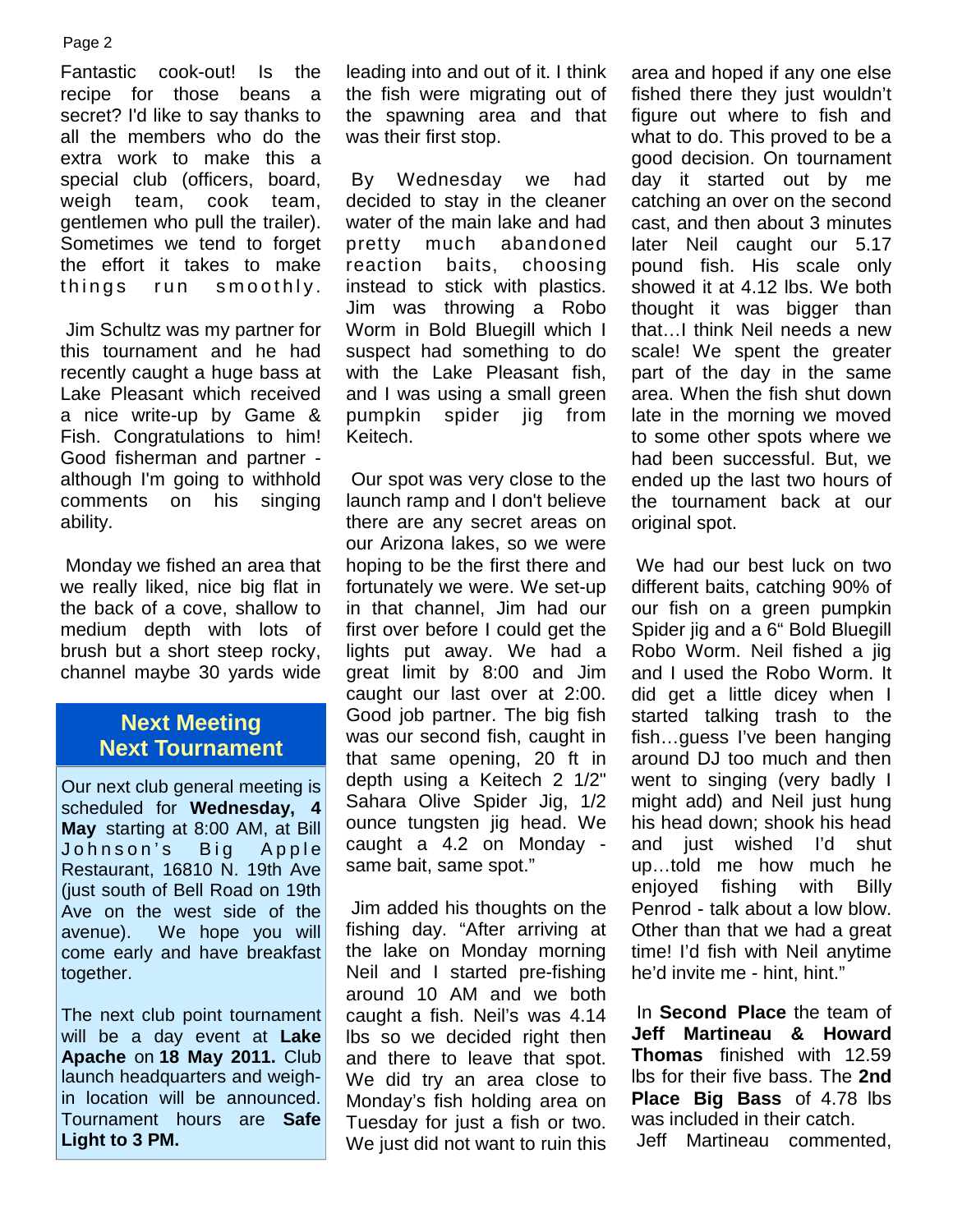"Howard and I pre fished on Tuesday and covered a lot of water. We caught most of our fish on jigs and plastics instead of reaction baits. It was obvious the majority of the fish were on outside points and secondary points. On tournament day we focused on this pattern and threw the jig most of the day. A crawfish pattern seemed to be the deal, we caught some on shat pattern as well but the better fish ate the craw. We also found some flip fish in the muddy water up lake. After catching a limit with three overs fairly quick, we went to flip for some more big ones. That produced one more over on a flippin tube in dark pumpkin candy. We then went back to the jig bite mid-lake where we continued to catch fish, but no more upgrades. The 4.78 pounder came off the side of a point in about 18 feet of water on the football jig. It was a great couple of days on the water."

 Never at a lost for words, Howard Thomas added this to Jeff's account. "I got a classic lesson on how to fish from Jeff Martineau. He is the man to try and beat (if you can). He had 5 fish in the boat in the first 45 minutes - maybe sooner. By the time I got started it was time to start culling. I'm not kidding. My coffee wasn't even cold yet. I asked him if he could teach me how to speak

#### **Membership**

As of April 22, 2011 the Midweek Bass Anglers of Arizona consists of 78 active

fish language. He had 8 rods on deck and he could play them like they were a set of piano keys. I think the fish would get all confused with his arsenal and then would bite anything he threw. All I can say is I caught the first over and he swabbed the deck with me after that. He's equal to the number 4 hitter in baseball. If I learned one thing from this experience it would be always remain confident and keep fishing your strengths.

 We used everything you could think of, crankbaits, Senkos, jigs, beavers, drop shot, wacky worms, and my new topwater frog I got from Brad at Fisherman's Choice of which a bass struck at on the very first cast. (Remember who plugged your store next time I'm in. OK Brad?) Thanks to all my boater friends who have taken me on the water and have shown me how to fish and compete at a whole new level and thanks Jeff for whopping my ass because I'll remember how to fish this way because of you.



Page 3

*Howard Thomas & Jeff Martineau*

 A special thank you to all the cooks and members connected with preparing our evening meal on Tuesday. It was awesome. If I had a bait that tasted that good I could win the Bassmaster Classic. It sure would be nice if the club had a 50 cup coffee maker so we could have coffee in the morning. Someone could be picked each meeting to be responsible to put the pot on for the next tournament. Hey! I will buy the first round of donuts. Good for my figure. HA! HA!

 I appreciate all of my club members and I hope to fish with all of you guys someday

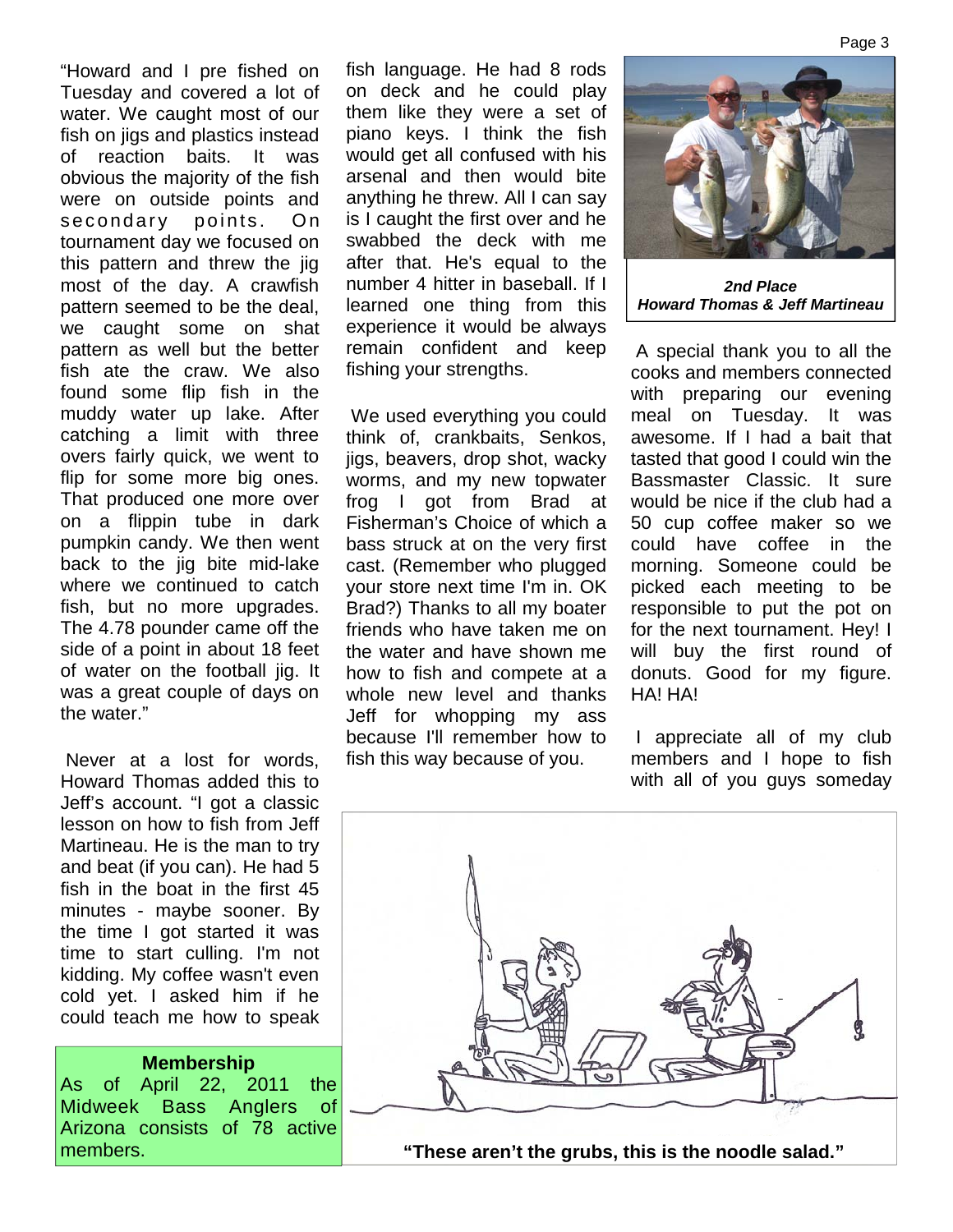and maybe even get to remember your names. Give me time; I'm getting old.

**Team Jerry Grina & Jim Murphy** weighed five bass for 11.77 pounds and took home **Third Place** honors.



*3rd Place Jerry Grina & Jim Murphy* 

 Jerry Grina said, "We prefished Tuesday by starting out in the trees up lake. Caught a few slots but with the water so low I thought this area would get crowded during the tourney so we went looking for other stuff. We caught fish on just about everything and no real pattern.

 On tournament day we started on a flat with lots of trees in the water; past the buoy line. We fished chatter baits and Rapala top waters. Had a limit with 3 overs by 8 o'clock. That bite died so we started fishing points and outside shoreline with rock and wood on them.

 My 4 pounder came on a jig on a point. I stuck with a jig all day. We pretty much stayed in the area up lake past the buoy line all day. We caught a lot of fish and wound up with five overs. Great time, great steak on Tuesday night, great partner. Thanks for putting on a well run tournament."

 The **4th Place Team** of **Terry Tassin & Rocky Piazza**  weighed 11.08 lbs with a five bass limit.

 Terry provided this input for the newsletter. "Lake Alamo is probably the lake I enjoy fishing the most. Because of this, I managed to pre-fish on Tuesday with Jack Hughes. I won't go into the boat problems Jack had on Monday, but let's just say because of the boat problems Jack did not fish on tournament day. Any way, on Tuesday we found lots of bass including a 4.33 and a 3.5 pounder. However, for the tournament day I knew that most competitors knew where and on what bait the previous day's fish were caught. On tournament day my partner Rocky Piazza and I were the start boat and last out so we decided to be different. While almost everyone else headed up river, we went to the dam where we picked up our first two 'overs' in about 10 casts on jigs. After that we moved up the main lake north bank throwing jigs and wacky Senko's in the bushes and fan casting open water. We caught fish every where. In the late morning we did move to Tuesday's 'honey hole' but by then the area had been picked clean by those who got there early in the day. For those who like to come in for the weigh-in early, I should add that during the windy last 30 minutes of the tournament, we managed to catch several fish that allowed us to cull out some

smaller bass. These fish were again caught on jigs but this time on the south side of the lake on main lake banks and points. I want to welcome our newest club member Rocky Piazza to the club and let all the members know when you draw Rocky as a partner you draw a very good 'stick'. Rocky you can fish with me anytime!"



*4th Place Rocky Piazza & Terry Tassin* 

 Rocky added, "Wednesday turned out to be a great day to fish. Being the last boat out we decided to change up the game plan Terry had originally planned to go with as we observed all the boats but one head up towards the river. We stared off first thing by the dam where Terry picked up our first two keepers and eventually our biggest fish, both on jigs. Throughout the day we made our way up the lake working several pockets of coves. I mostly used Texas rigged baby brush hogs with spotty success and also caught a few off of spider jigs. Terry ended up getting on a pretty good Senko bite while still using jigs here and there. Throughout the day I would say we caught close to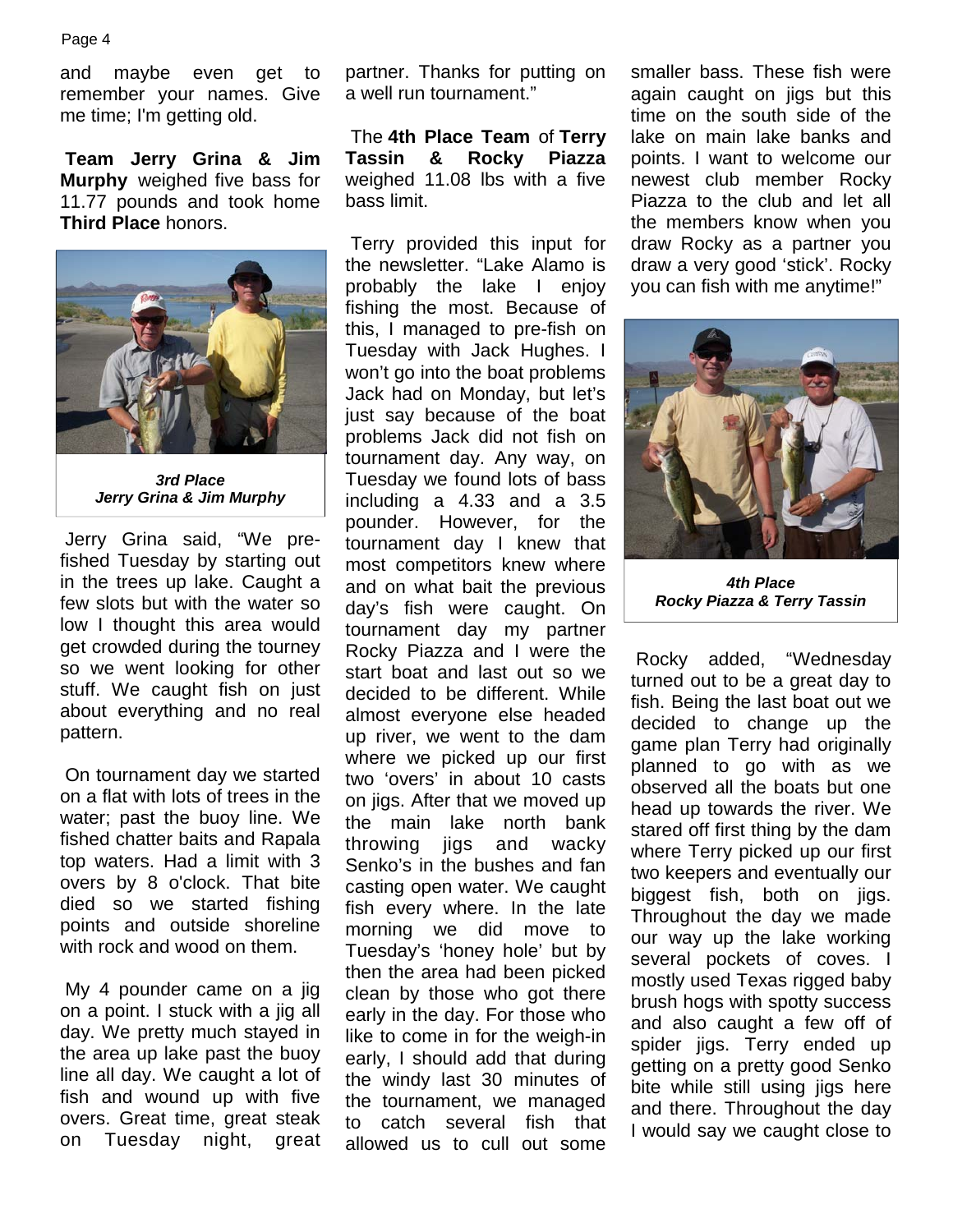20 fish between the two of us. Most of our keeper fish came from the jig bite Terry was on. We did get one Goon fish entry (a 2 1/2 lb catfish) that I caught on a brush hog; boy that was fun! Although it wasn't a wide open bite for us we did manage to net some nice sized fish. It was an awesome experience with even better company."

 The **5th Place Team** of **Rick Brown & Ernie Arvizu**  weighed 10.26 lbs with a five bass limit.



*5th Place Rick Brown & Ernie Arvizu (abs)* 

Ernie Arvizu remarked, "May is a great time to fish Alamo Lake and fishing with Rick made for a great day. We started our day in the upper river area searching for the elusive five pounder. Spinnerbaits worked well and tossing a buzzbait on occasion was productive as well. Flipping worked well in the brushes green color creatures and sweet beavers. We continued to pickup slot fish all day and lose weights and hooks as well. I also would like to thank Jack and Gary and their cook staff for their time, work and effort putting on a great cookout Tuesday evening."

 The **6th Place** honors went to **Team Gary Asmus & Charlie Ferrell** for their 9.72 lbs of bass. While the team did not manage to provide an input covering their day's fishing, Charlie was kind enough to tabulate the weigh-in weights.



*6th Place Charlie Ferrell & Gary Asmus (abs)* 

 The **Goon Fish pot** went to the team of **DJ Martin & Mark Durben** for their 3.39 lb Catfish. No report on how they caught the big cat was received prior to newsletter printing.



*Goon Fish Pot Winners DJ Martin & Mark Durben But where is the catfish?*

**Statistics for the tournament**: 52 men fished 8.5 hours each, bringing 106 keeper bass to the scales for a total weight of 187.29 pounds with a 3.57 pound average per fisherman. All but three fish were released back into the lake after weighin to fight again another day.



**5 lb Pot:** The new 5 lb pot didn't last long as Neil Burns landed a 5.17 lb largemouth on a jig to claim the \$260 pot. A new pot will begin with Apache next month. You must be in the pot when it starts to maintain eligibility if no one catches a 5 pounder and the pot rolls over.

**Goon Fish Pot:** Tournament winners Neil Burns and Jim Schultz won the super pot worth \$230 and pretty much "cleaned house" by also having the tournament's 1st Big Fish and winning the 5 lb pot. They take home a total of \$1218. Congrats on a great tourney guys.

**Super Pot:** DJ Martin won the Goon Fish pot worth \$225 with a 3.39 lb catfish caught on a chatter bait. His partner, Mark Durben, caught a bigger cat the day before prefishing and DJ caught 2 before the winner was brought into the boat. It appears they had the catfish pattern wired and no one would have had a chance if this was a catfish tourney. Congrats DJ.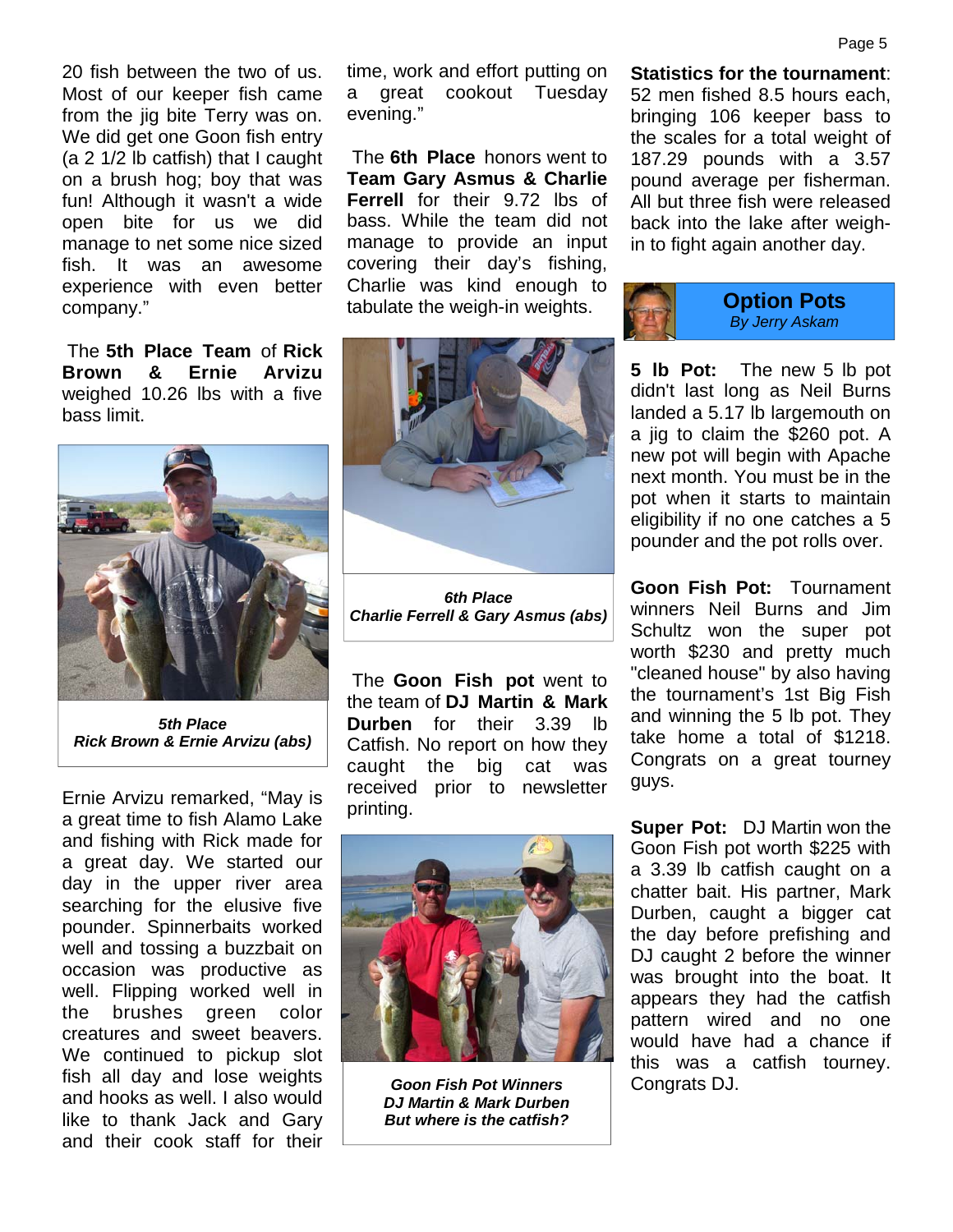## **WORDS YOU HEAR AT A TOURNAMENT**

 The fish you lose was at least 5 lbs, as in, "I lost a 5 pounder today". You seem to know, how much the one you lost weighed.

How come the boat compartments are all full of what you don't need when fishing.

 The last thing between you and a big fish is a net with a long handle.

 If I only had a lure that starts as a top water, then dives to 20 feet and wiggles.

 I will always leave second place for you.

### **AND THAT'S HOW THE FIGHT STARTED!**

\*My wife and I were watching Who Wants To Be A Millionaire while we were in bed. I turned to her and said, 'Do you want to have Sex?' 'No,' she answered. I then said, 'Is that your final answer?' She didn't even look at me this time, simply saying, 'Yes..' So I said, "Then I'd like to phone a friend."

And that's when the fight started…

\*I took my wife to a restaurant. The waiter, for some reason, took my order first. "I'll have the rump steak, rare, please."

He said, "Aren't you worried about the mad cow?" "Nah, she can order for herself."

And that's when the fight started....

# Photo Scrapbook - Lake Alamo - April 20, 2011

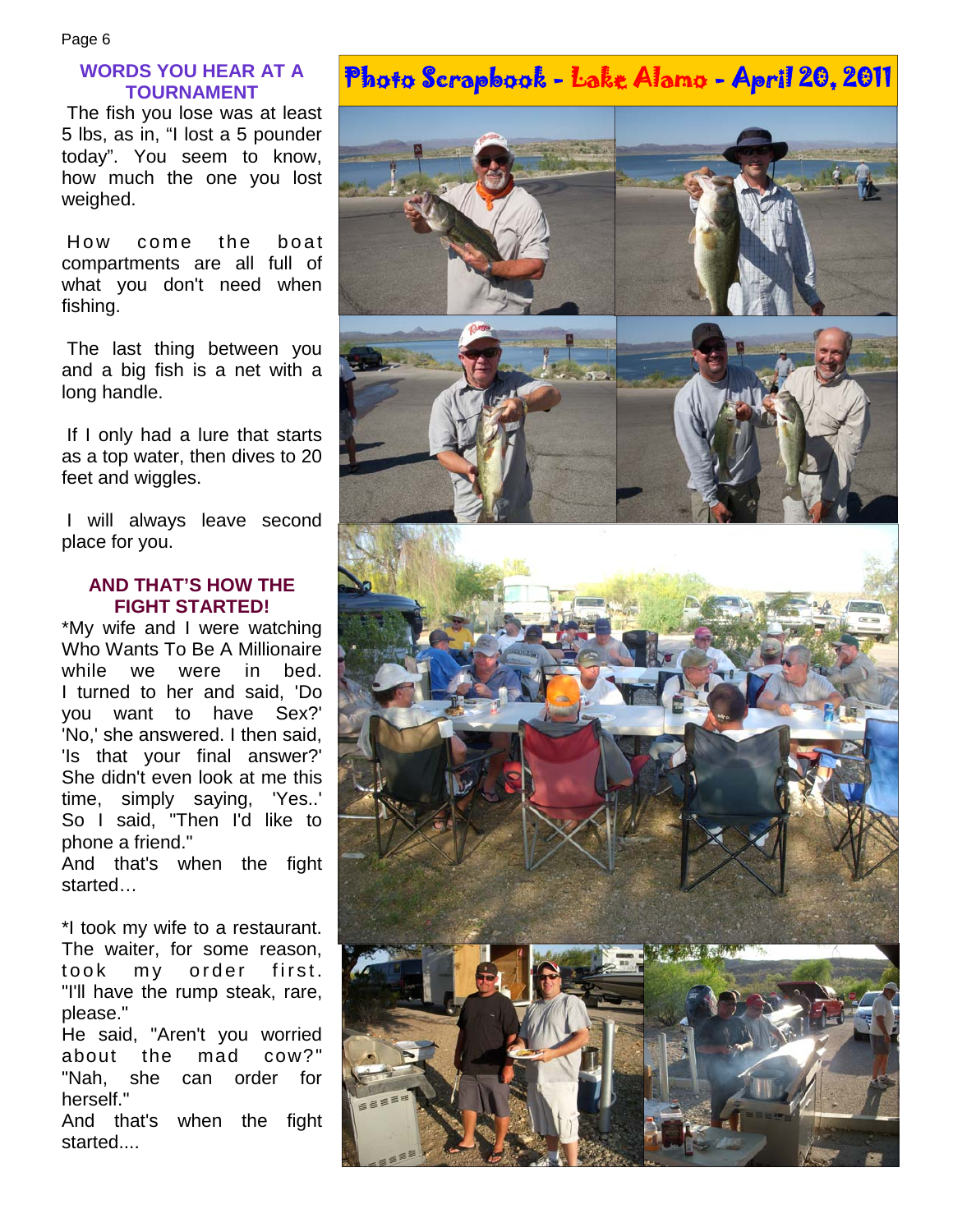# Photo Scrapbook - Lake Alamo - April 20, 2011